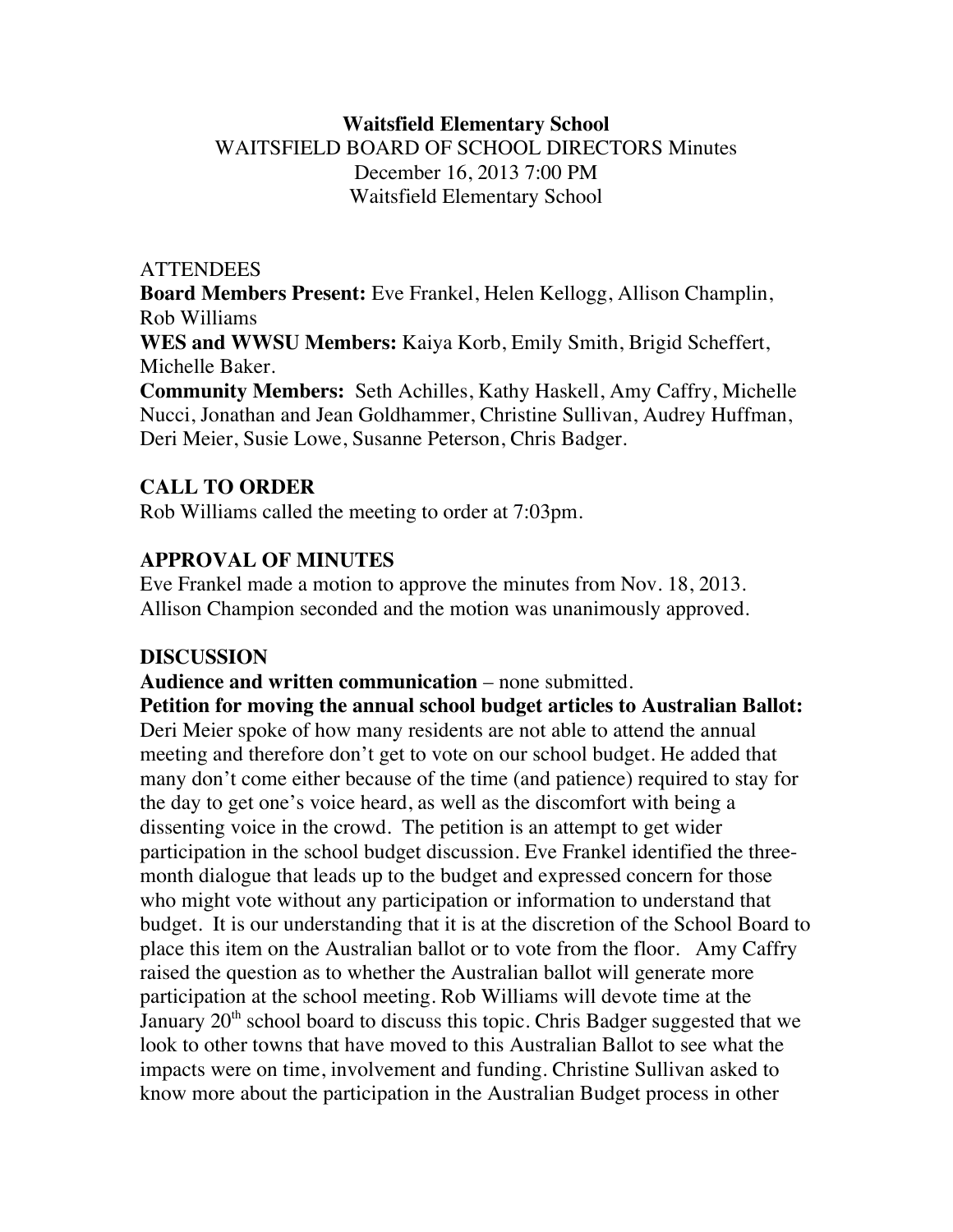aspects of the town.

**Middlebury Interactive Language:** Emily Smith presented regarding this first trial year of the MIL program. Kaiya noted that Harwood is also using the program in some of their classes. The program offers three different types of courses:

- 1) exploratory gradual translation of stories from English to the target language with a simple graphic. This is not an approach to language instruction that Emily has used or is commonly endorsed
- 2) competency more of a traditional textbook style approach with vocabulary, translation and grammar activities.
- 3) fluency this is newest element and what the school is using. While it's designed for older students, the immersive approach is proven successful; it is consistent with the approach used in the world renowned Middlebury Language Program. Currently students in  $3<sup>rd</sup> - 6<sup>th</sup>$  grade are using this program approximately half of the time students are in French class. Emily took us through several sample activities kids have engaged in. She stressed the cultural authenticity of the program. Audrey Huffman noted that giving the parents an overview of home-based activities and giving the students some incentive could help increase participation. Chris Badger and Kathy Haskell noted increased enthusiasm for French learned in class.

## **Proposed 2014-15 Budget:**

Kaiya began by noting that there are numerous revenue and tax factors that fall beyond the purview of the board's decision making; our history has been to build budgets that are fiscally sound and offer a quality education at a reasonable cost and she encourages continuing to make decisions in this vein. As a result in changes, made at the state level, in the tax formula, taxes would increase significantly even if spending levels remain exactly the same. Additionally, we are also experiencing a loss in revenue, even though our student number has slightly increased.

Michelle spoke to five factors in the budget:

- 1) Revenues
- 2) Base education rate
- 3) Equalized pupil
- 4) Homestead taxes
- 5) CLA

She then went through several budget scenarios for this coming year to help the board and community members understand the process by which our tax rate is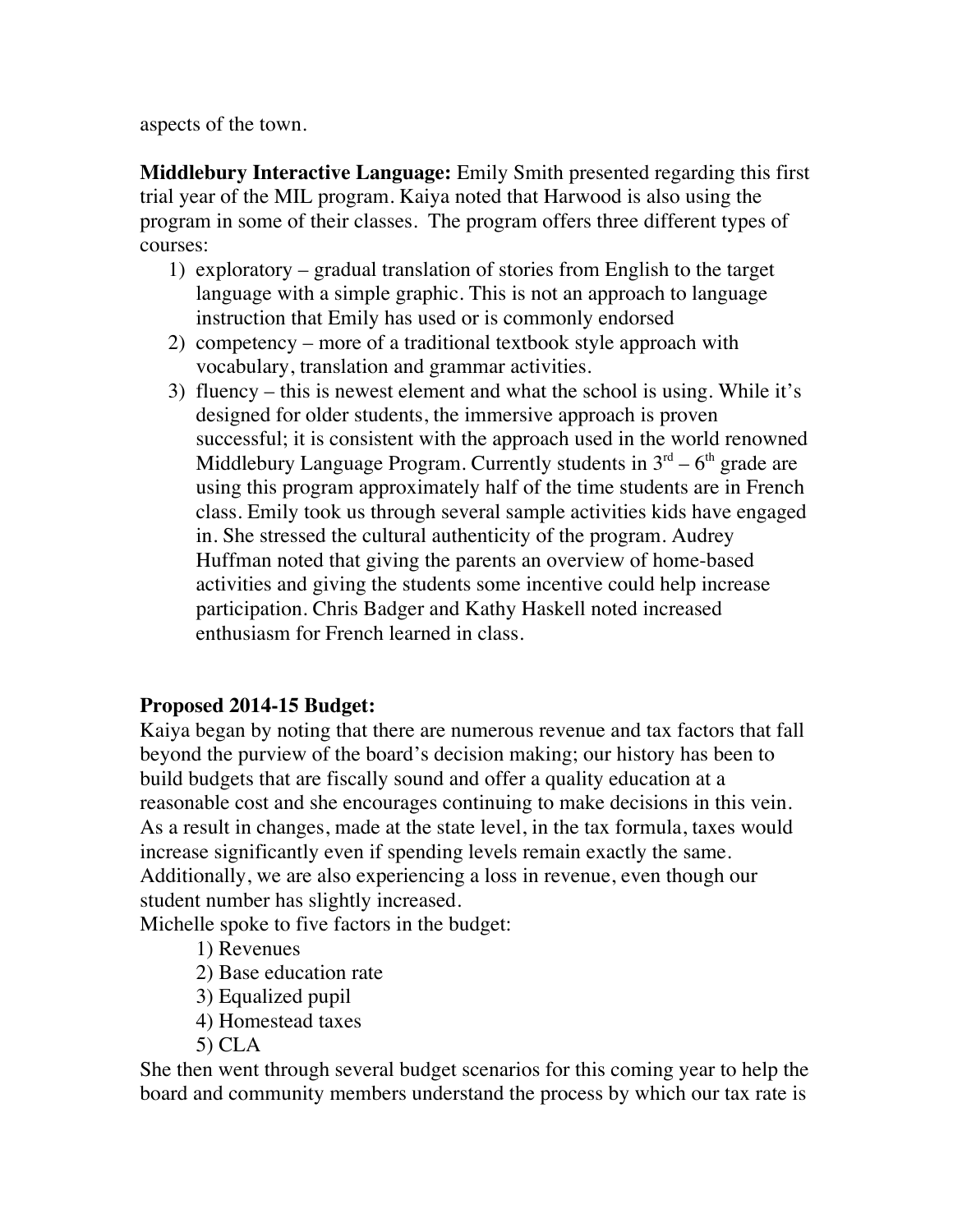calculated from the budget.

Kaiya then reviewed the budget proposed at the last meeting and several options for budget reductions. She walked through potential reductions individually:

- 1) Reduce a kindergarten position and replace that with a 1.0 FTE support staff. Questions ensued on potential class size and the choice to propose reduction in kindergarten over reduction of language and music.
- 2) Reduce .20 FTE math instruction and replace with a .30 FTE support staff.
- 3) Reduce Middlebury Interactive Language program
- 4) Reduce custodial staffing to 25 hrs/week
- 5) Reduce technology equipment proposal.

Christine Sullivan spoke to the shift to full day kindergarten 2 years ago and the 19-20 student classroom that occurred that year. She expressed concerns that this incoming kindergarten class could be even larger. Likewise, Kathy Haskell spoke to the experience of having a child in the 19 student kindergarten and concern that this should not happen again. Kaiya would prefer to leave the option/hiring for a full teacher for next year, with the capacity to RIF the position if the numbers hold at 18 or lower. Kaiya added that there is a behavior interventionist that comes to the school and is paid for by funding from Medicaid. We could eliminate that position and redeploy that funding elsewhere, but she recommends doing that as it would have little effect on the budget as the places where we could use medicaid funding are currently paid for with federal funds. Chris Badger brought the conversation back to reviewing the oil expenditures and alignment of actual spending with budget projections.

Eve asked that Kaiya bring forth any other potential programmatic reductions for us to consider. Kaiya responded that the French and music programs would be the next options – thse are not required courses. Music reductions would limit lessons and flexibility of providing instruction. A French reduction would eliminate the program entirely. Chris Badger noted that we are running a very tight budget and could have a surplus given what we are proposing, and also that there are many parents and community members who volunteer their time and services, which should be noted in this budget process. A budget to be brought before the town will be voted at the next meeting on January  $20<sup>th</sup>$ .

**Board of Directors:** Kaiya noted that we will have a position open for this election period and requested that we reach out to people who might be interested in serving on the board. She will advertise the opening in the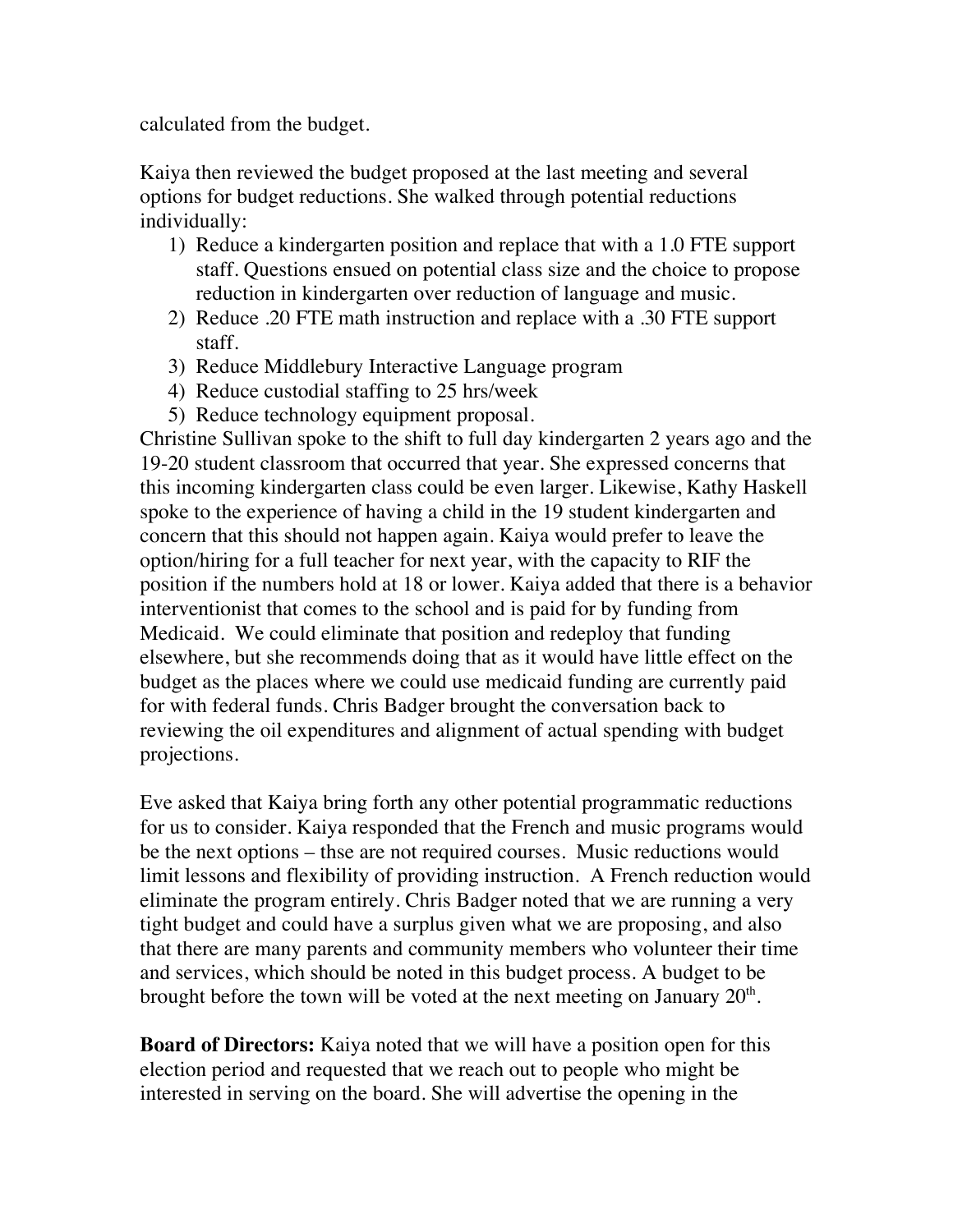newsletter.

**Policy** The board will defer and discuss the pending policies at the January meeting.

## **REPORTS**

**Financial Report:** Fund balance is slated to be \$4,030. Revenues are more than anticipated, as are expenses.

**Principal Report:** The winter program allows the staff to do a bulk of the action plan professional work. One key area is around climate (PBIS) positive behavior based interventions. WE ROCK (responsible, engaged, safe, kind) is being maintained throughout the year. Also the staff is evaluating individual EST plans for impact and effectiveness. In writing and literacy, the focus for early release days is on reading instruction and making sense of complex text. See Ann Beattie's blog for a great representation of what this work looks like translated back to the classroom. Consistent writing evaluation is also underway. This allows a group of teachers to evaluate one piece for consistency of approach and review.

**WWSU Representative's report:** Eve noted a significant amount of work going on at the executive committee and WWSU. She spoke specifically to the boundary adjustment. The state is exploring the dissolution of the Rochester/Hancock/Granville district and reassigning these to our supervisory union. The exec committee unanimously rejected this and is pushing through testimony in Burlington for the state to reconsider.

**Superintendent's report:** Brigid followed on this boundary discussion that while something needs to be done for our southern neighbors, it can not be at the expense of WWSU. This responsibility would be closer to \$130K (not \$20K as projected) across the 8 towns in our WWSU. She's proposed as an alternative that we take them all as designated part of our community. All 68 students would come to our school. The second option is to effectively disaggregate the Hancock and Granville students and have them assigned to the schools they choose. The goal is to either delay the vote if not clarifying that the WWSU is not the right partner for this boundary adjustment. On a budget note, Brigid called out that the central office is choosing to hold centralized expense rather than charge them back to each school, and the exec committee agreed. This makes the central office budget look bigger, but again, is a more efficient presentation of the expenses incurred to support all schools. Final note is to create a school calendar that allows for the professional development days outside of the school calendar.